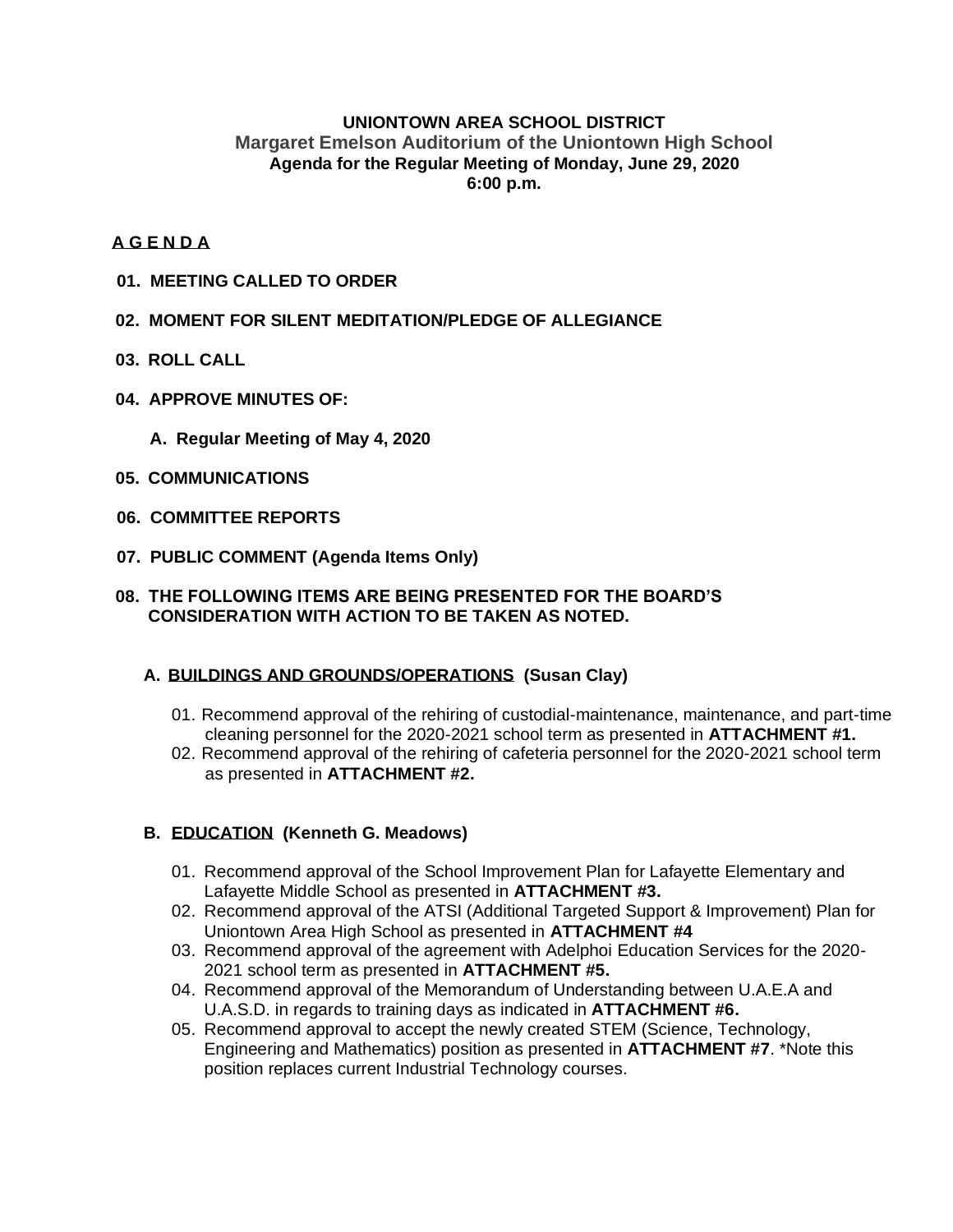06. Recommend approval of Canvas Learning Platform which is a course management system that supports online learning and teaching as presented by Ms. Harris, Curriculum Coordinator.

## **C. FINANCE (William Rittenhouse, Jr.)**

- 01. Recommend approval of the **final budget** for the 2020-2021 school term in the amount of **\$50,920,861.00 as presented in ATTACHMENT #8.**
- 02. Recommend approval of the **Real Estate Tax Levy** as per the following resolution:

 BE IT RESOLVED AND ENACTED by the Board of School Directors of the Uniontown Area School District, Fayette County, Pennsylvania, and it is hereby resolved and enacted by the authority of same, THAT, to pay the current expenses of the Uniontown Area School District for the fiscal year beginning July 1, 2020, to pay for the establishing, enlarging, equipping, furnishing, and maintaining of the public schools in the Uniontown Area School District; to pay up to and including the salaries and increments of the teaching and supervisory staff; to pay rentals due any municipal authority or nonprofit corporation, or due the State Public School Building Authority; to pay interest and principal on any indebtedness incurred pursuant to the Act of July 12, 1982 (P.L. 781, 1959); and to pay the cost of carrying out the provisions of the Public School Code of 1949, and the amendments and supplements thereto; there is hereby levied a tax on each dollar of total assessment of all real property assessed and certified for taxation in the Uniontown Area School District of **16.64 mills or \$16.64 on each \$1,000.00** of assessed valuation of taxable property, to be collected according to law.

03. Recommend approval of the **Per Capita Tax Levy 679** as per the following resolution:

 RESOLVED, by the Board of School Directors of the Uniontown Area School District, and by virtue of the authority vested in it by Section 679 of the Public School Code of 1949, as amended, that a per capita tax of Five Dollars to provide revenue, for general school purposes be, and the same is hereby levied, assessed, and imposed upon each resident or inhabitant of the Uniontown Area School District who shall have attained the age of eighteen (18) years on or before July 1, 2020.

- 04. Recommend approval of the **Act 511 Earned Income Tax** Continued as per the following resolution: RESOLVED, that the Earned Income Tax Resolution of the Uniontown Area School District be continued for the fiscal year commencing July 1, 2020.
- 05. Recommend approval of the **Act 511 Local Service Tax (formerly known as (Occupational Privilege Tax)** Continued as per the following resolution: RESOLVED, that the Local Service Tax Resolution of the Uniontown Area School District be continued for the fiscal year commencing July 1, 2020.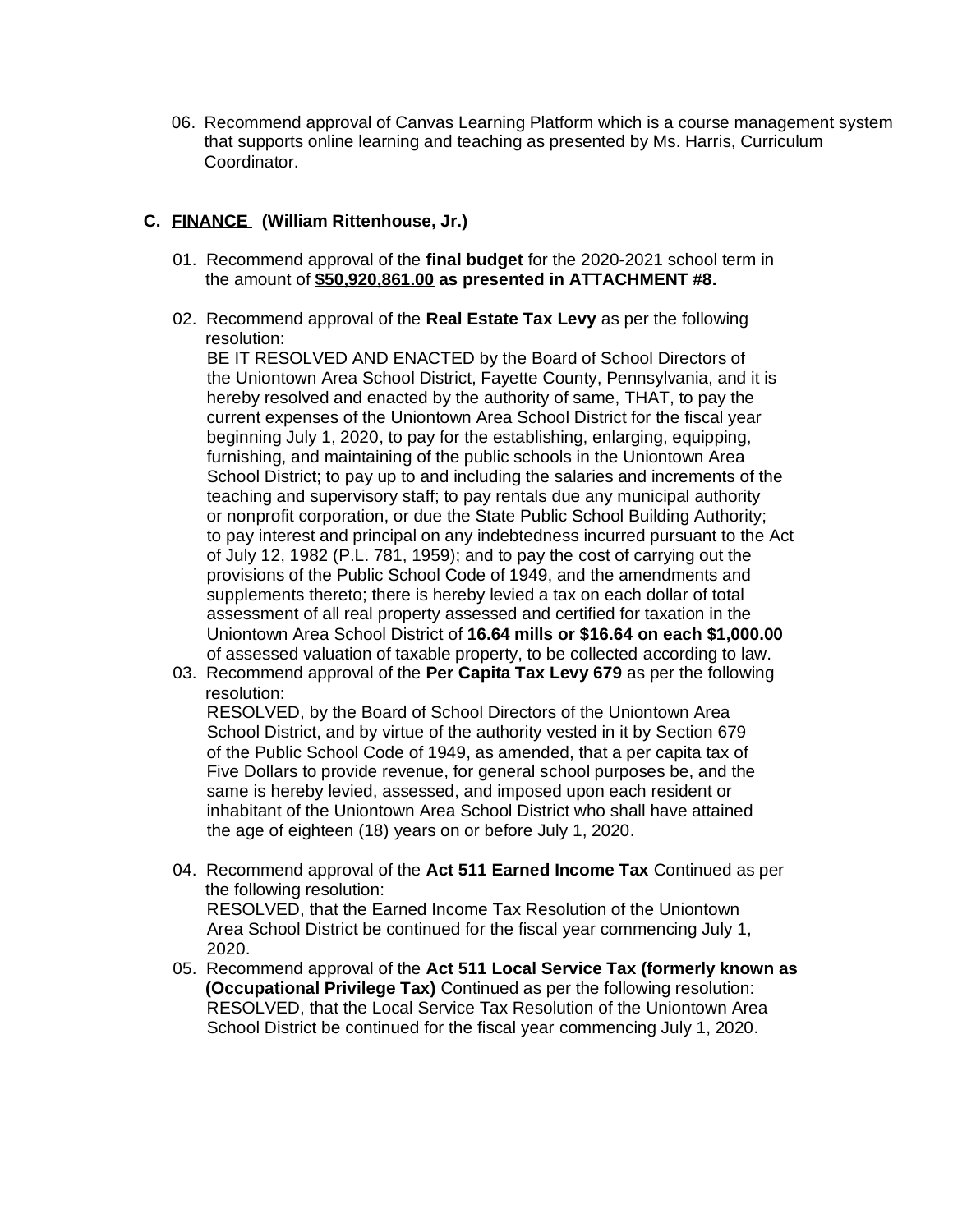- 06. Recommend approval of the **Act 511 Per Capita Tax** Continued as per the following resolution: RESOLVED, that the Per Capita Tax Resolution for the Uniontown Area School District be and the same is hereby continued for the fiscal year commencing July 1, 2020.
- 07. Recommend approval of the **Act 511 Mercantile Tax** Continued as per the following resolution: RESOLVED, that the Mercantile Tax Resolution for the Uniontown Area School District be and the same is hereby continued for the fiscal year
- commencing July 1, 2020. 08. Recommend approval of the **Act 511 Amusement Tax** Continued as per the following resolution: RESOLVED, that the Amusement Tax Resolution for the Uniontown Area

 School District be and the same is hereby continued for the fiscal year commencing July 1, 2020.

- 09. Recommend authorizing August 1, 2020 for the 2020 school tax bills.
- 10. Recommend approval to print and mail out the real estate tax notices.
- 11. Recommend approval of depositories for the 2020-2021 school term as presented in **ATTACHMENT #9.**
- 12. Recommend approval of the Blue Cross/Blue Shield Insurance Rates for the 2020-2021 school term as presented in **ATTACHMENT #10.**
- 13. Recommend approval of the Commercial Insurance Package to be awarded to the Sprowls Insurance Agency for the 2020-2021 school term as presented in **ATTACHMENT #11.**
- 14. Recommend approval of the following financial statements for April and May, 2020:
	- (a) General Fund Treasurer's Report
	- (b) Federal Funds Treasurer's Report
	- (c) Budget and Revenue Report
- 15. Recommend approval of payroll for May and June, 2020
- 16. Recommend approval for payment of the following bills authorizing and directing Officers Of the Board to issue vouchers for same:
	- (a) General Fund

| $(9)$ solional is and |      |
|-----------------------|------|
|                       |      |
|                       | 0.00 |
|                       |      |
| (c) Federal Funds     |      |

- (1) Title I & Title II …………………………………………………... \$ 137,976.54
- 17. Recommend approval for payment of the following bills due on or before Monday, July 20, 2020, authorizing and directing Officers of the Board to issue vouchers for same:
	- (a) General Fund
	- (b) U.A.H.S. Construction Fund
	- (c) Cafeterias
	- (d) Federal Funds
- 18. Recommend approval of the Homestead & Farmstead Exclusion Resolution as presented in **ATTACHMENT #12.**
- 19. Recommend approval of the rehiring of secretaries, clerks and aides for the 2020-2021 school term as presented in **ATTACHMENT #13.**
- 20. Recommend approval of the rehiring of confidential assistants for the 2020-2021 school term as presented in **ATTACHMENT #14.**
- 21. Recommend approval to set the bond for the treasurer at \$5,000 with the District paying for the cost of same.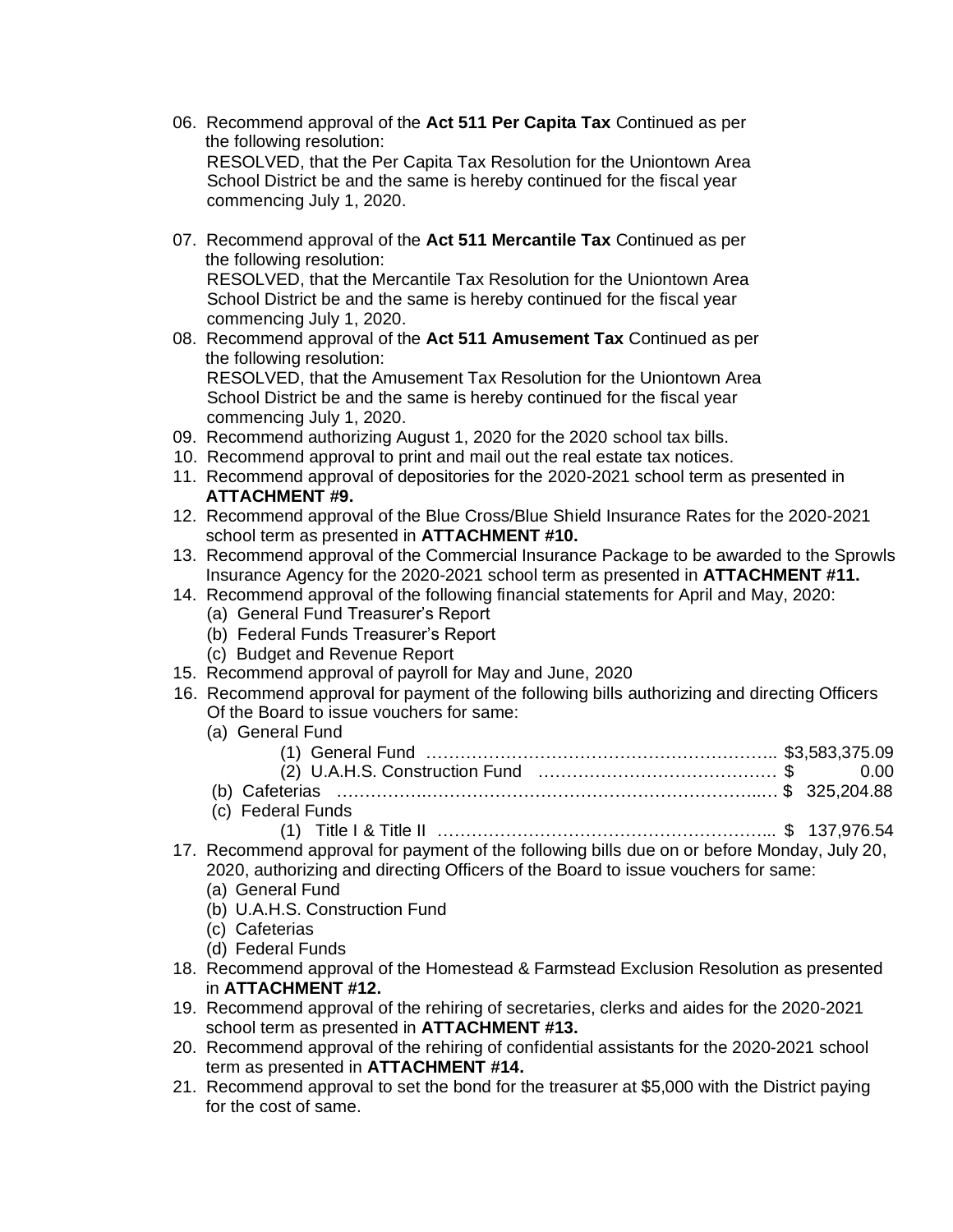- 22. Recommend approval to set the bond for the board secretary at \$20,000 with the District paying for the cost of same.
- 23. Recommend approval to set meal prices for the 2020-2021 school term as follows:
	- (a) Breakfast for all \$1.35
	- (b) Reduced Breakfast \$ .30
	- (c) Elementary Lunch \$2.05
	- (d) Secondary Lunch \$2.20
	- (e) Adult Lunch \$3.75
	- (f) Reduced Lunch  $\$\;.40$
- 24. Recommend approval of the ala carte pricing for the District cafeterias for the 2020-2021 school term as presented in **ATTACHMENT #15.**
- 25. Recommend approval of the tax anticipation note as presented in **ATTACHMENT #16.**

# **D. PERSONELL (Pam Neill)**

- 01. Recommend approval of the resignation of Robin Ellington, cafeteria employee, effective 4/06/2020.
- 02. Recommend approval of the resignation of Jennifer Kearns, substitute aide, effective 1/26/2018.

# **E. POLICY/PROCEDURE (Dorothy J. Grahek)**

01. Recommend approval of the rehiring of medical personnel for the 2020-2021 school term as presented in **ATTACHMENT #17.**

# **F. STUDENT ACTIVITIES (Don Rugola)**

- 01. Recommend approval of the 2020-2021 agreement with NovaCare for the Athletic Trainer Intern to be assigned by the district as presented in **ATTACHMENT #18.**
- 02. Recommend approval to accept the resignation from Matthew Girod as Assistant Varsity Cross Country Coach effective 6/09/2020.
- 03. Recommend approval to accept the resignation from Aaron Scott as Athletic Director effective 06/01/2020.
- 04. Recommend approval to accept the resignation from Josh Scully as Ski Club Sponsor effective 06/08/2020.
- 05. Recommend approval to accept the state mandated but locally developed Athletic, Health, and Safety Plan as developed by the administration in **ATTACHMENT #19**.

## **G. SAFETY/SECURITY (John Holt)**

- 01. Recommend approval of the rehiring of security personnel for the 2020-2021 school term as presented in **ATTACHMENT # 20.**
- 02. Recommend approval of the M.O.U. with the City Police as presented in **ATTACHMENT # 21.**
- 03. Recommend approval of the M.O.U. with the State Police as presented in **ATTACHMENT # 22.**